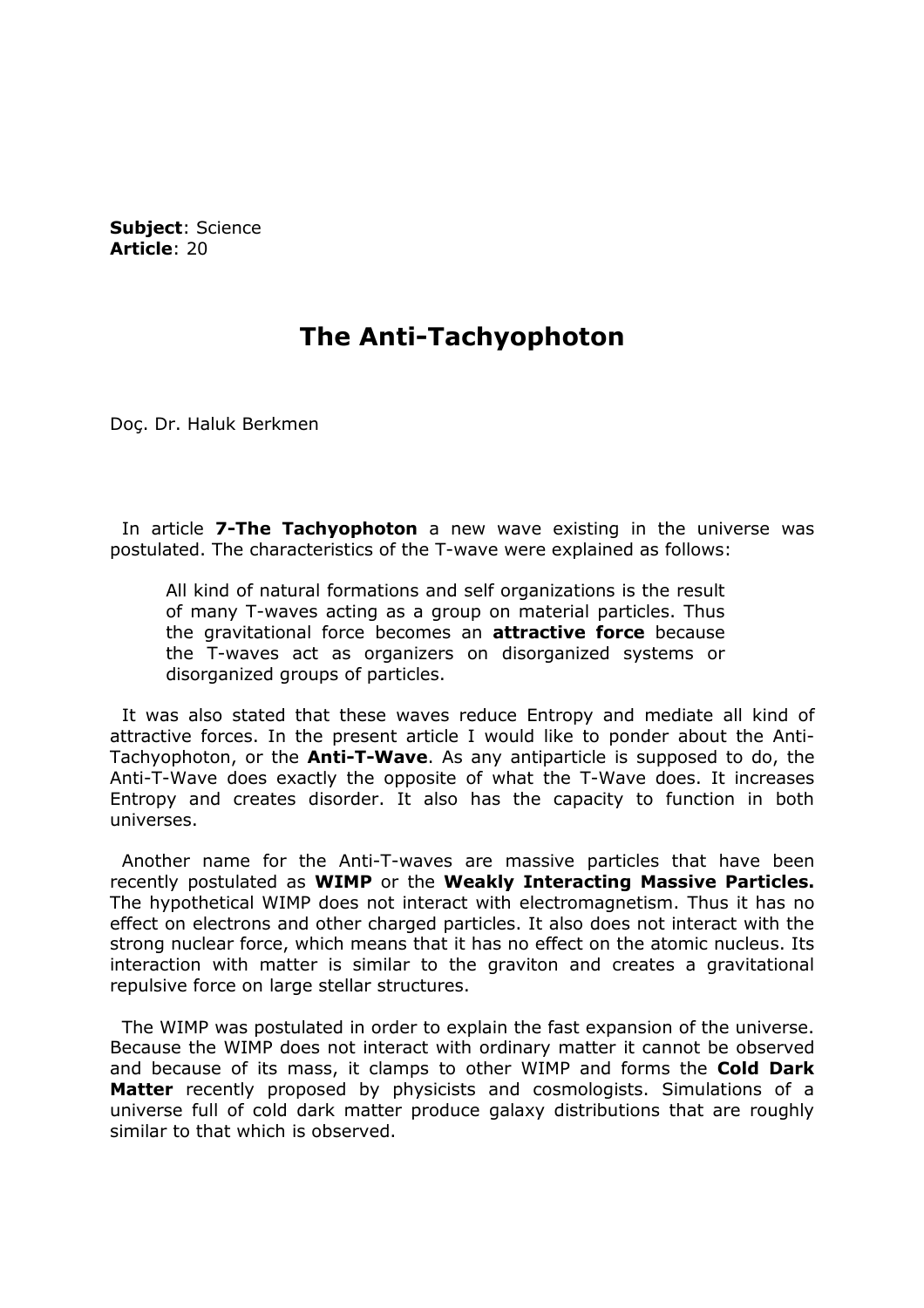The present model has already a candidate for the WIMP. This candidate is the Anti-T-Wave. These waves increase the Entropy and are responsible for the expansion observed of the universe. They have the additional property of forming the cold dark matter as well as the hot dark matter, as seen on the graph below.



Cold Dark Matter (CDM) forms at very slow speeds of matter and Hot Dark Matter (HDM) forms at very high speeds. They are the antimatter of each other. The majority of observed particles and systems are found around the lowest fictive energy state where P and its antiparticle A reside.

 According to the present model there are only two basic forces in the universe: The attractive force mediated by the T-waves and the repulsive force mediated by the anti-T-waves. In order to visualize these forces let us consider the picture below.



 On the left we see a liquid drop starting to form. At the center, the drop has taken a spherical shape, but under the influence of the gravitational force starts to disconnect from the source. Finally on the right we see the drop detaching itself from the source and becoming independent. The force holding together the molecules of the drop is called the Cohesion force. The same happens for particles forming in the universe. First at very high energy there is nothing but the vibrating lattice field. At a critical point the lattice field splits into two universes. The constant speed of light, acts like an invisible barrier separating